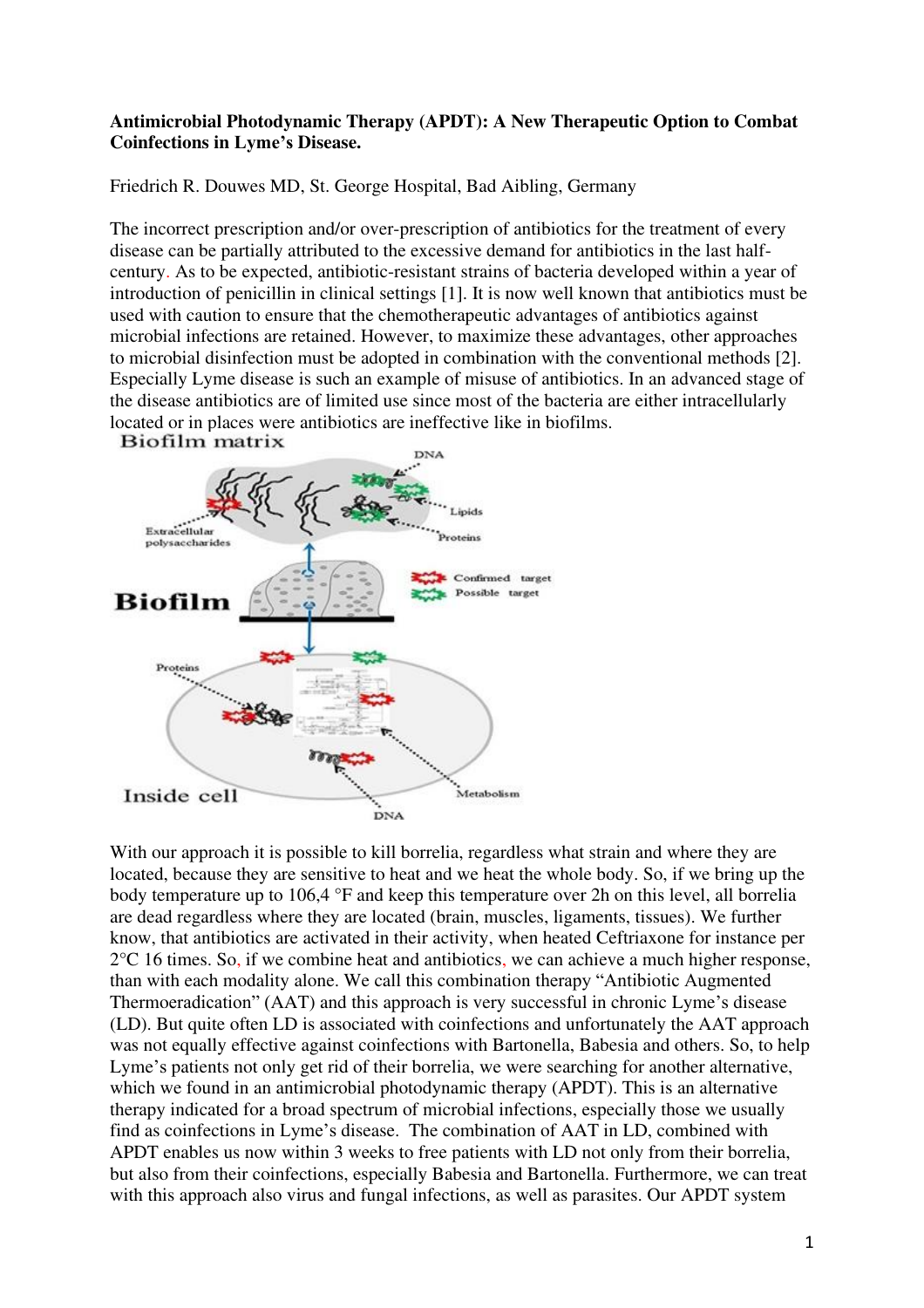was just approved to treat Corona patients in a clinical trial. But before I explain how it works, let us have a look on the history of PDT.

Photodynamic therapy (APDT) has been in application for over 1000 years across Egypt, India, and China; however, only little research had been conducted on it until the 1960s. Using microbial cells, Oskar Raab and Hermann Von Tappiener made the first demonstration over 100 years ago when they noticed that cells of Paramecium spp. stained with acridine orange were destroyed upon exposure to bright light. Since then, APDT has primarily been developed as a treatment for cancer, ophthalmological disorders, and for use in dermatology. We use it, successfully, for 30 years in our hospital for cancer treatment and will do this also in the future. However, in recent years, our interest in the antimicrobial effects of APDT has been stimulated due to the rapid emergence of antibiotic resistance among pathogenic bacteria, especially the coinfections in Lyme patients. Moreover, we found APDT as a therapy effective for a large variety of microbial infections and parasites [3-7]. APDT provides significant advantages over the existing antimicrobial therapies. It appears to be equally effective at killing both multi-drug resistant microbes as well as native bacterial strains. Furthermore, the effect of APDT on microorganisms is much more rapid as compared to that of other antimicrobial agents, and there is no evidence of APDT resistance until date [8].

## **Mechanism of Action**

The APDT technique uses a non-toxic compound to cause cell death, a process called lethal photosensitization, in which microbial cells are pre-impregnated with a photosensitizer dye (PS), in our case we use Riboflavin a B-Vitamin.

Riboflavin, i.e. vitamin B2, has already been known to generate singlet oxygen upon UVA irradiation [9].

Recently, Riboflavin derivatives were substituted with up to eight positive charges, which showed a massive improvement in photodynamic efficacy [10] and therefore, are now very effective in wide antimicrobial activity. Our Riboflavin derivative shows absorption in the UVA/blue spectrum ( $\approx$  350–470 nm) and singlet oxygen quantum yields between 0.7 and 0.8 [11-14].

After sensitization, respectively after IV infusion, Riboflavin is deposited on the target organisms (bacteria, viruses, fungi and parasites) and transforms there into molecular oxygen and into reactive oxygen species (ROS), which have a cytotoxic effect on microbial cells. During this process Riboflavin reacts on exposure to a specific wavelength of light, for instance blue and acquires an excited state through the transition of electrons to a higher energy level. In this excited state, Riboflavin can interact with molecular oxygen to initiate the formation of ROS (process type II) or interact with other molecules as an electron acceptor to produce hydroxyl radicals and other organic radicals (process type I) [15-19]

Fig.1.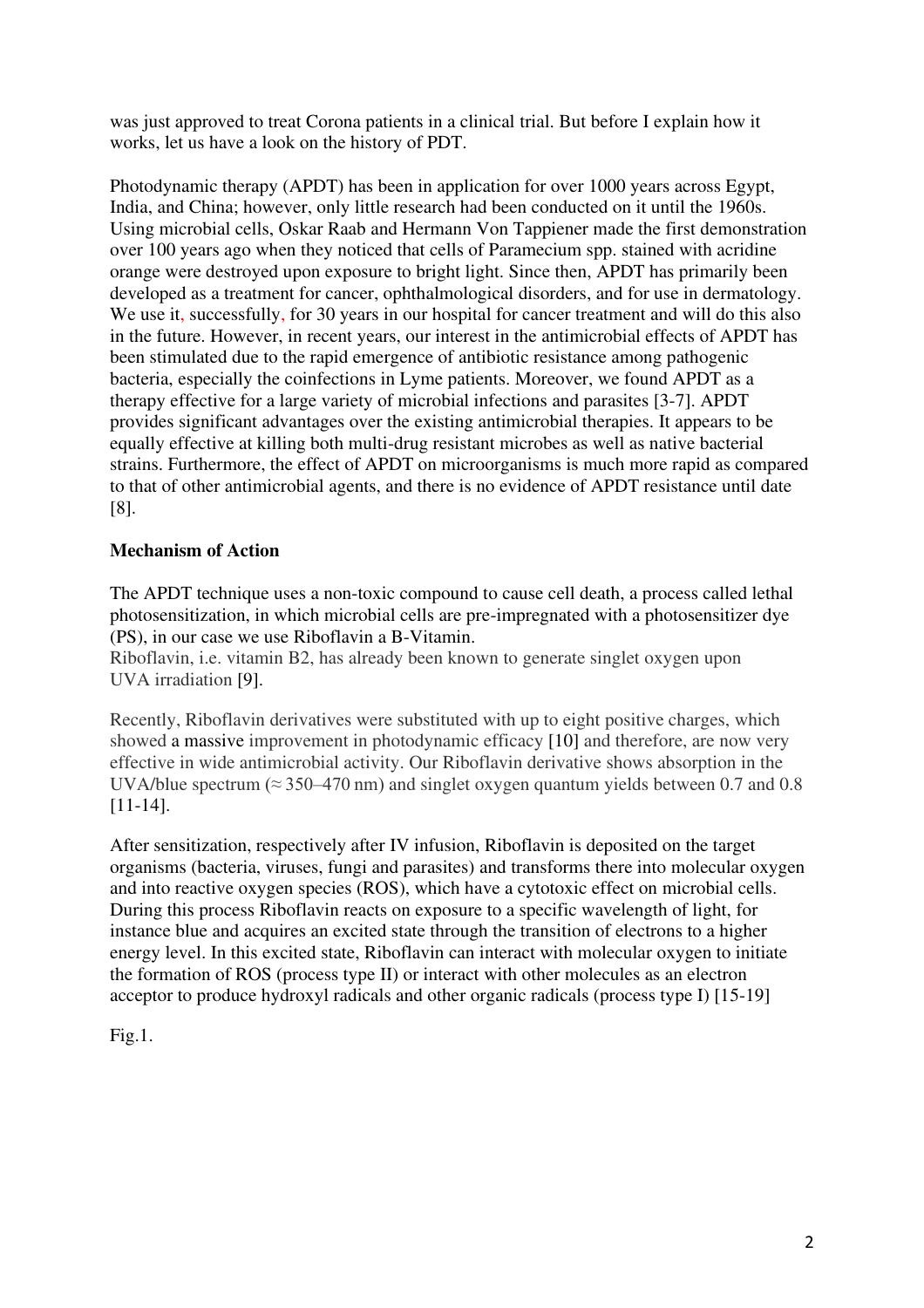

Fig.1**Simplified schematic representation of a Jablonski diagram.** The photosensitizer (PS in our case Riboflavin) at the ground state  $(S_0)$  transitions after irradiation by a light source to its first single activate state  $(S_1)$ . To return to its ground state, the PS emits energy by fluorescence or phosphorescence (after reaching the triplet state  $-T_1$ ).

The products generated in these reactions can cause various damages to components of microbial cells or can alter their metabolic activities irreversibly, thus resulting in death [20]. In general, the principle of the therapy is that the energy absorbed via intracellular photosensitization is transferred to the oxygen molecule to cause severe damage to the oxidative reaction pathways [21] in the plasma membrane and to the genetic materials of the microbial cells, without exerting any toxic effects on the host cells themselves [22].



Fig.2 Adapted Jablonski diagram showing the photochemical and photophysical mechanisms of antimicrobial photodynamic therapy (APDT). S<sub>0</sub>: ground singlet state of the PS molecule;  $S_n$ : excited singlet state of the PS molecule;  $T_1$ : triplet excited state of the PS molecule; A: absorption of light; F: fluorescence emission; H: heat generation (internal conversion); ISC: inter-system crossing; P: phosphorescence emission;  ${}^{3}O_{2}$ : ground state oxygen;  ${}^{1}O_{2}$ : singlet oxygen;  $O_2$ <sup>-•</sup>: superoxide anion; HO<sup>•</sup>: hydroxyl radical; H<sub>2</sub>O<sub>2</sub>: hydrogen peroxide.

## *All the available evidence suggests that even multi-antibiotic resistant strains are as easily killed by APDT as naive strains, and that bacteria and virus will not readily develop resistance to APDT.*

So, in summary we have integrated in addition to our successful eradication of Lyme´s disease (LD) with AAT another effective nontoxic tool to eradicate microbes respectively the coinfections successfully and help patients in a perfect way to get rid of their infectious and toxic load. Instead of using more poisons in form of antibiotics as famous Lyme literates do and cause more and more serious side effects, we have developed now an almost nontoxic way to help this poor patient. I like to emphasize again, that the basic principles of APDT are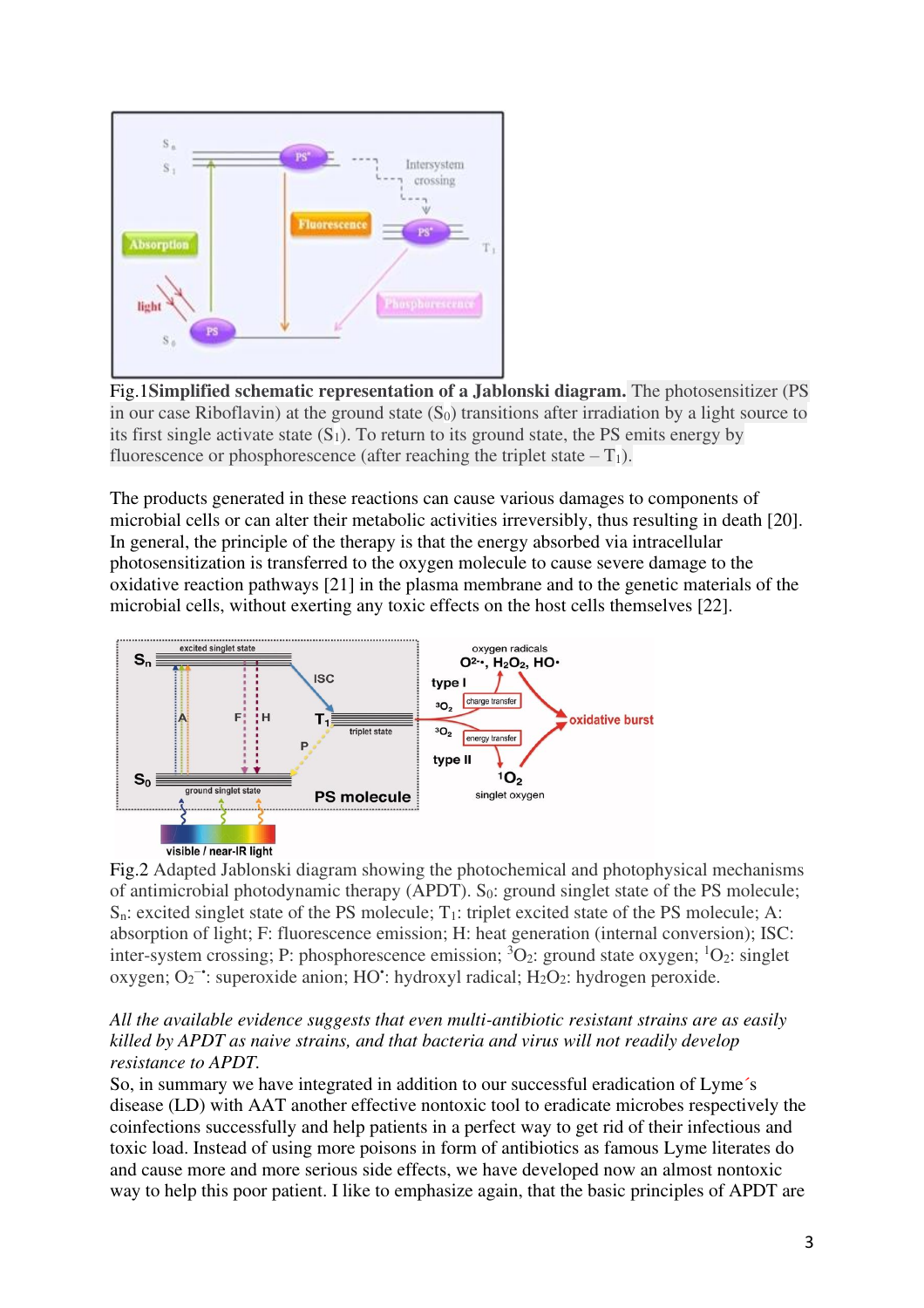relatively simple and assure reliability and efficiency. This technique can be highly effective only then if it is ensured that, during the execution of phototherapy, all the necessary components, i.e., the perfect dye, oxygen, and laser light, are present in sufficient amounts to cause damage to the target cells [23]. We have for AAT and ADPT in Lyme Disease and the co-infections the perfect set-up and have proof that it works excellently and revolutionary. A new future for LD patients has begun.



Fig. 3 Here we demonstrate, for easy understanding, that each of the treatment approaches has some weakness, but with the combination **AAT + APDT**, we are able, not only to eliminate Borrelia in Lyme Disease (LD) by AAT, but now also the coinfections by APDT:

References:

- 1. McBain AJ, Gilbert P (2001) Biocide tolerance and the harbingers of doom. Int Biodeterior Biodegrad 47: 55-61.
- 2. Wainwright M, Crossley KB (2004) Photosensitizing agents circumventing resistance and breaking down biofilms: a review. Int Biodeterior Biodegrad 53: 119-26.
- 3. Hamblin MR, Hasan T (2004) Photodynamic therapy: a new antimicrobial approach to infectious disease? Photochem Photobiol Sci 3: 436-450.
- 4. Jori G (2006) Photodynamic therapy of microbial infections: state of the art and perspectives. J Environ Pathol Toxicol Oncol 25: 505-519.
- 5. St Denis TG, Dai T, Izikson L, Astrakas C, Anderson RR, et al. (2011) All you need is light: antimicrobial photoinactivation as an evolving and emerging discovery strategy against infectious disease. Virulence 2: 509-520.
- 6. Zeina B, Greenman J, Purcell WM, Das B (2001) Killing of cutaneous microbial species by photodynamic therapy. Br J Dermatol 144: 274-278.
- 7. Kashef N, Ravaei Sharif Abadi G, Djavid GE (2012) Phototoxicity of phenothiazinium dyes against methicillin-resistant Staphylococcus aureus and multidrug resistant Escherichia coli. Photodiagnosis Photodyn Ther 9: 11-15.
- 8. Dai T, Tegos GP, Zhiyentayev T, Mylonakis E, Hamblin MR (2010) Photodynamic therapy for methicillin-resistant Staphylococcus aureus infection in a mouse skin abrasion model. Lasers Surg Med 42: 38-44.
- 9. Bäumler W, Regensburger J, Knak A, Felgenträger A, Maisch T. (2012) UVA and endogenous photosensitizers - the detection of singlet oxygen by its luminescence. Photochem Photobiol Sci 11:107-117.